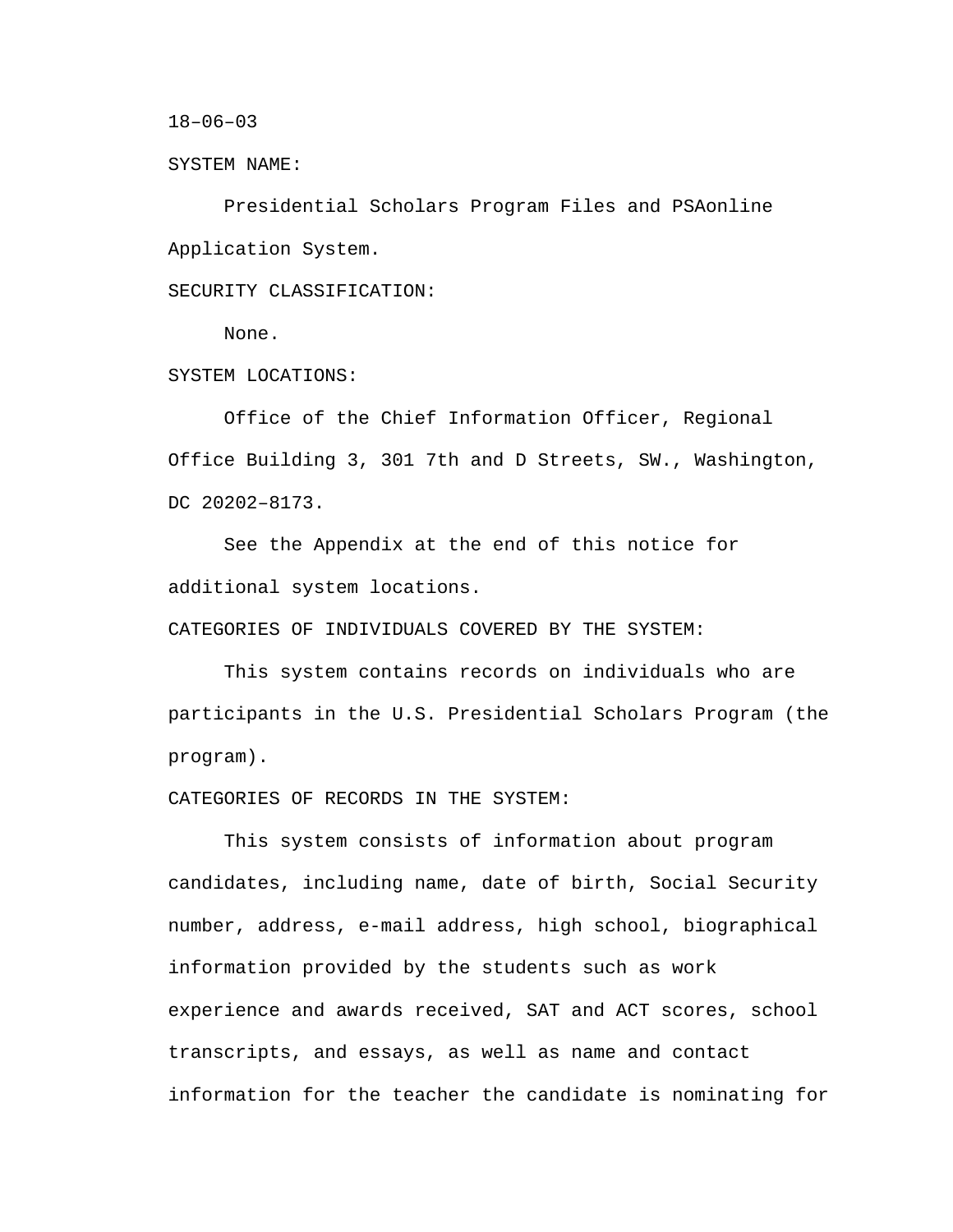the Department's Teacher Recognition Award. The system will also include the unique user identification and password issued to system users by the Department of Education (Department) in its invitation package (application to the program is by invitation only.)

AUTHORITY FOR MAINTENANCE OF THE SYSTEM:

Executive Order 11155 (1964), as amended by Executive Order 12158(1979).

PURPOSE(S):

The information in this system will be used to- $(1)$ Determine the eligibility of candidates and review their applications in order to determine program semifinalists and finalists on an annual basis; (2) develop and implement the program's annual recognition component; and (3) carry out the authorizing Executive Order 11155, as amended by Executive Order 12158 (1979).

ROUTINE USES OF RECORDS MAINTAINED IN THE SYSTEM, INCLUDING CATEGORIES OF USERS AND THE PURPOSES OF SUCH USES:

The Department may disclose information contained in a record in this system of records under the routine uses listed in this system without the consent of the individual if the disclosure is compatible with the purposes for which the record was collected. The Department may make disclosures on a case-by-case basis or, if the Department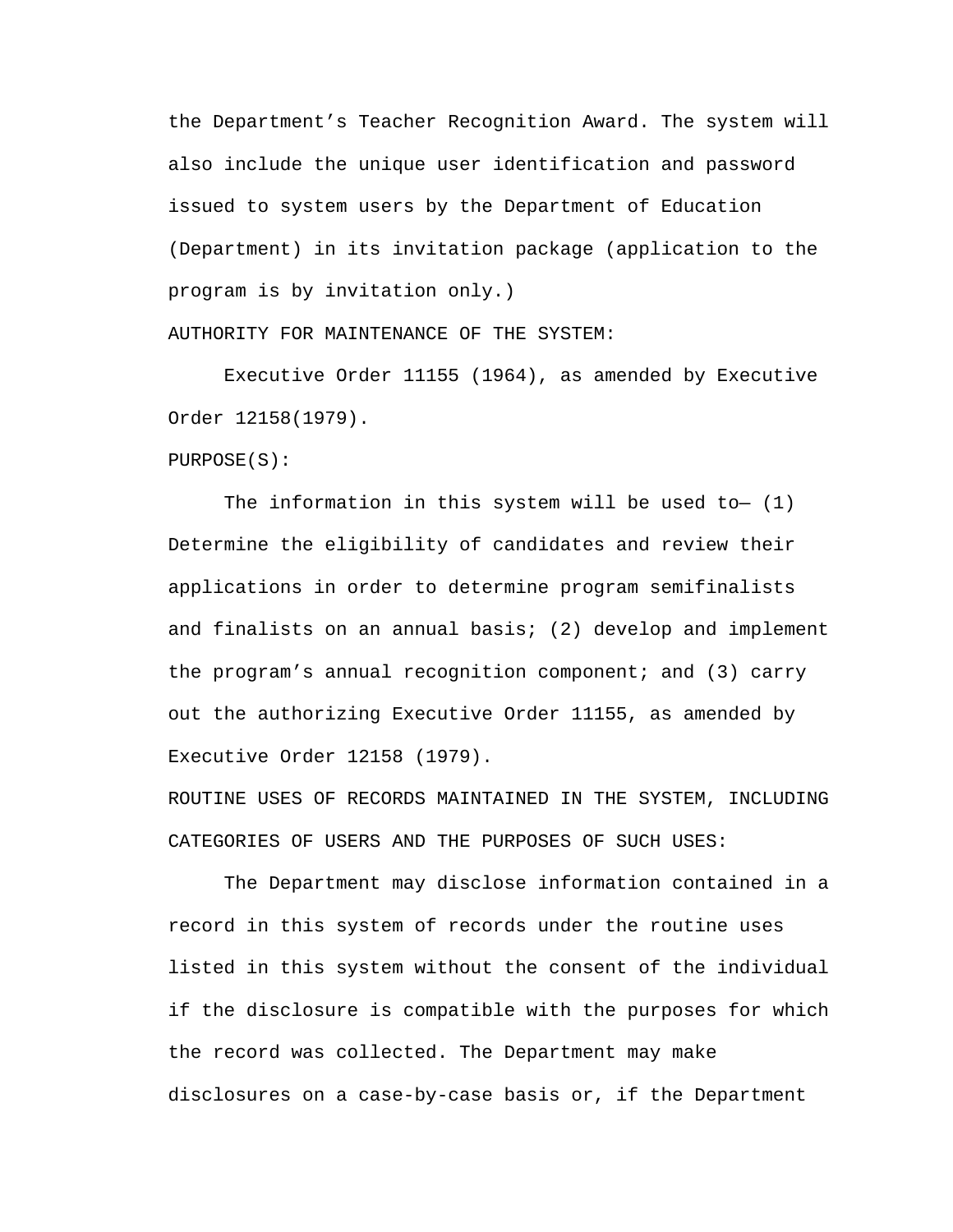has complied with the computer matching requirements of the Computer Matching and Privacy Protection Act of 1988, under a computer matching agreement.

(1) *Disclosure for Use by Other Law Enforcement Agencies.* The Department may disclose information to any Federal, State, local, tribal, or foreign agency or other public authority responsible for enforcing, investigating, or prosecuting violations of administrative, civil, or criminal law or regulations if that information is relevant to any enforcement, regulatory, investigative, or prosecutorial responsibility within the receiving entity's jurisdiction.

(2) *Enforcement Disclosure.* In the event that information in this system of records indicates, either on its face or in connection with other information, a violation or potential violation of any applicable statute, regulations, or order of a competent authority, the Department may disclose the relevant records to the appropriate agency, whether foreign, Federal, State, tribal, or local, charged with the responsibility of investigating or prosecuting that violation or charged with enforcing or implementing the statute, Executive order, rule, regulations, or order issued pursuant thereto.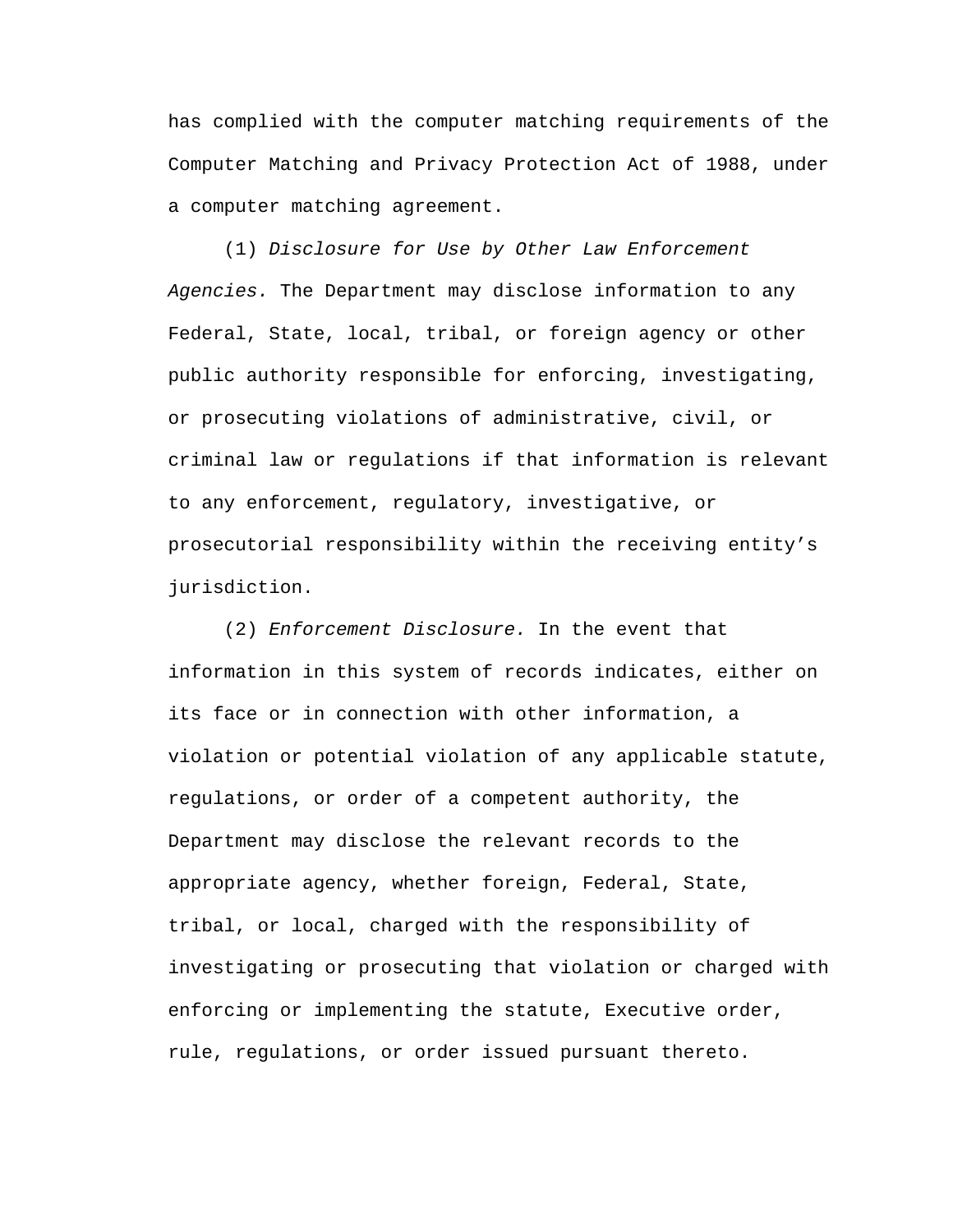(3) *Litigation and Alternative Dispute Resolution (ADR) Disclosures.* 

(a) *Introduction.* In the event that one of the parties described in paragraphs  $(a)(i)$  through  $(v)$  is involved in litigation or ADR, or has an interest in litigation or ADR, the Department may disclose certain records to the parties described in paragraphs (b), (c), and (d) of this routine use under the conditions specified in those paragraphs:

(i) The Department of Education, or any component of the Department; or

(ii) Any Department employee in his or her official capacity; or

(iii) Any Department employee in his or her individual capacity if the Department of Justice (DOJ) has agreed or been requested to provide or arrange for representation for the employee;

(iv) Any Department employee in his or her individual capacity if the agency has agreed to represent the employee; or

(v) The United States if the Department determines that the litigation is likely to affect the Department or any of its components.

(b) *Disclosure to the DOJ.* If the Department determines that disclosure of certain records to the DOJ is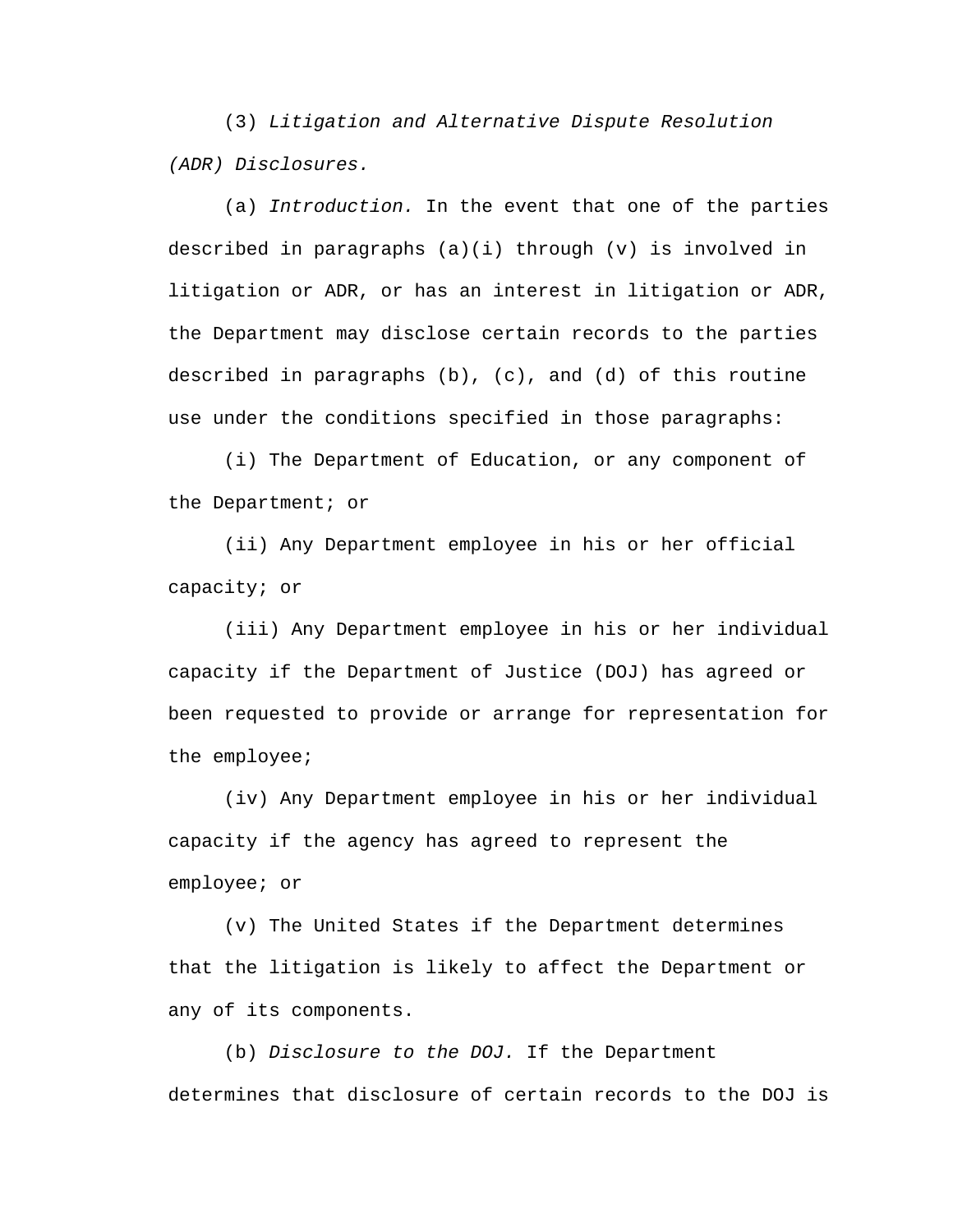relevant and necessary to litigation or ADR, the Department may disclose those records as a routine use to the DOJ.

(c) *Adjudicative Disclosures.* If the Department determines that disclosure of certain records to an adjudicative body before which the Department is authorized to appear or to an individual or entity designated by the Department or otherwise empowered to resolve or mediate disputes is relevant and necessary to litigation or ADR, the Department may disclose those records as a routine use to the adjudicative body, individual, or entity.

(d) *Parties, Counsels, Representatives, and Witnesses.*  If the Department determines that disclosure of certain records to a party, counsel, representative, or witness is relevant and necessary to litigation or ADR, the Department may disclose those records as a routine use to the party, counsel, representative, or witness.

(4) *Employment, Benefit, and Contracting Disclosure.* 

(a) *For Decisions by the Department.* The Department may disclose a record to a Federal, State, local, tribal, or foreign agency maintaining civil, criminal, or other relevant enforcement or other pertinent records or to another public authority or professional organization, if necessary, to obtain information relevant to a decision concerning the hiring or retention of an employee or other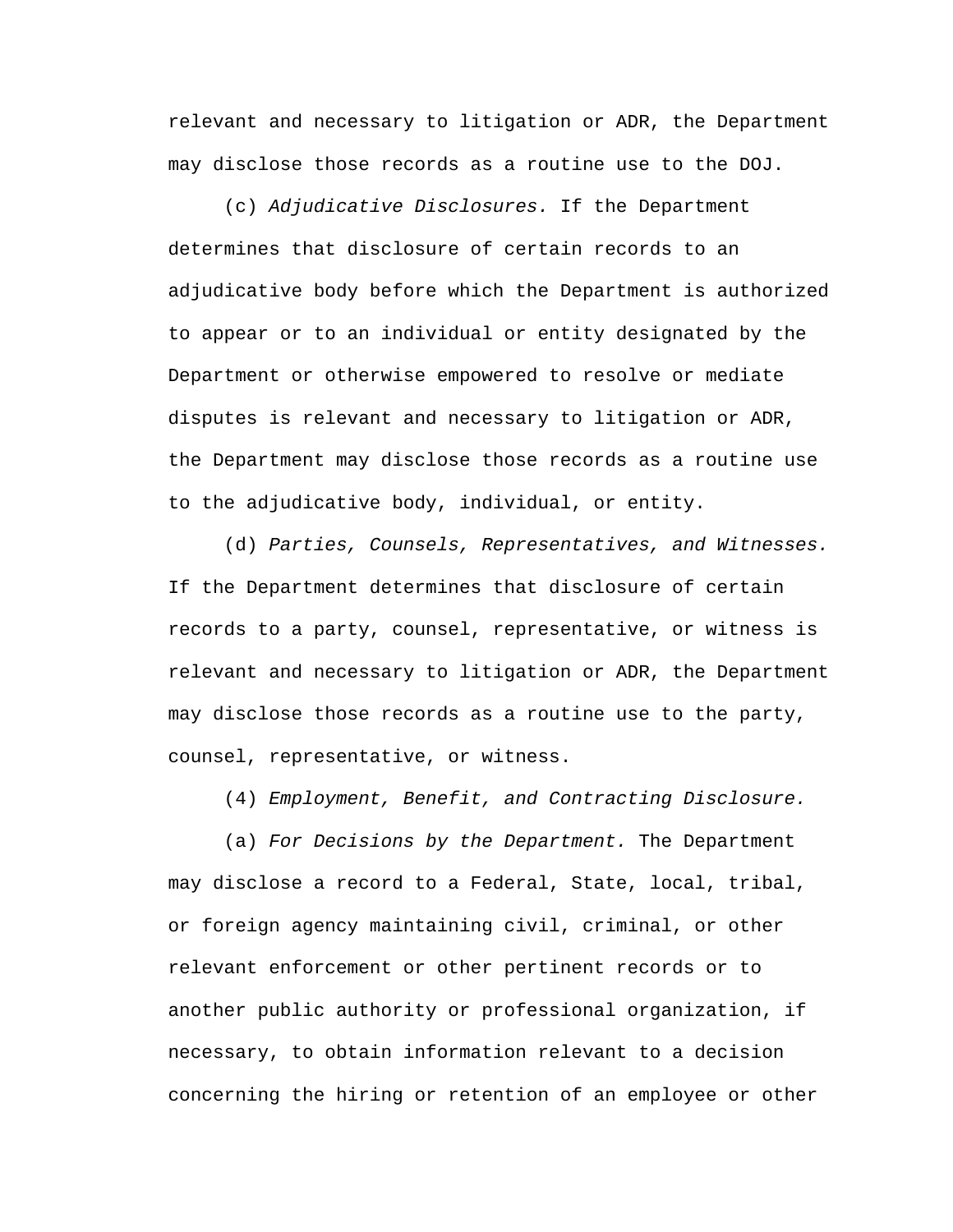personnel action, the issuance of a security clearance, the letting of a contract, or the issuance of a license, grant, or other benefit.

(b) *For Decisions by Other Public Agencies and Professional Organizations.* The Department may disclose a record to a Federal, State, local, tribal, or foreign agency or other public authority or professional organization in connection with the hiring or retention of an employee or other personnel action, the issuance of a security clearance, the reporting of an investigation of an employee, the letting of a contract, or the issuance of a license, grant, or other benefit to the extent that the record is relevant and necessary to the receiving entity's decision on the matter.

(5) *Employee Grievance, Complaint, or Conduct Disclosure.* The Department may disclose a record in this system of records to another agency of the Federal Government if the record is relevant to one of the following proceedings regarding a present or former employee of the Department: complaint, grievance, discipline, or competence determination proceedings. The disclosure may be made only during the course of the proceeding.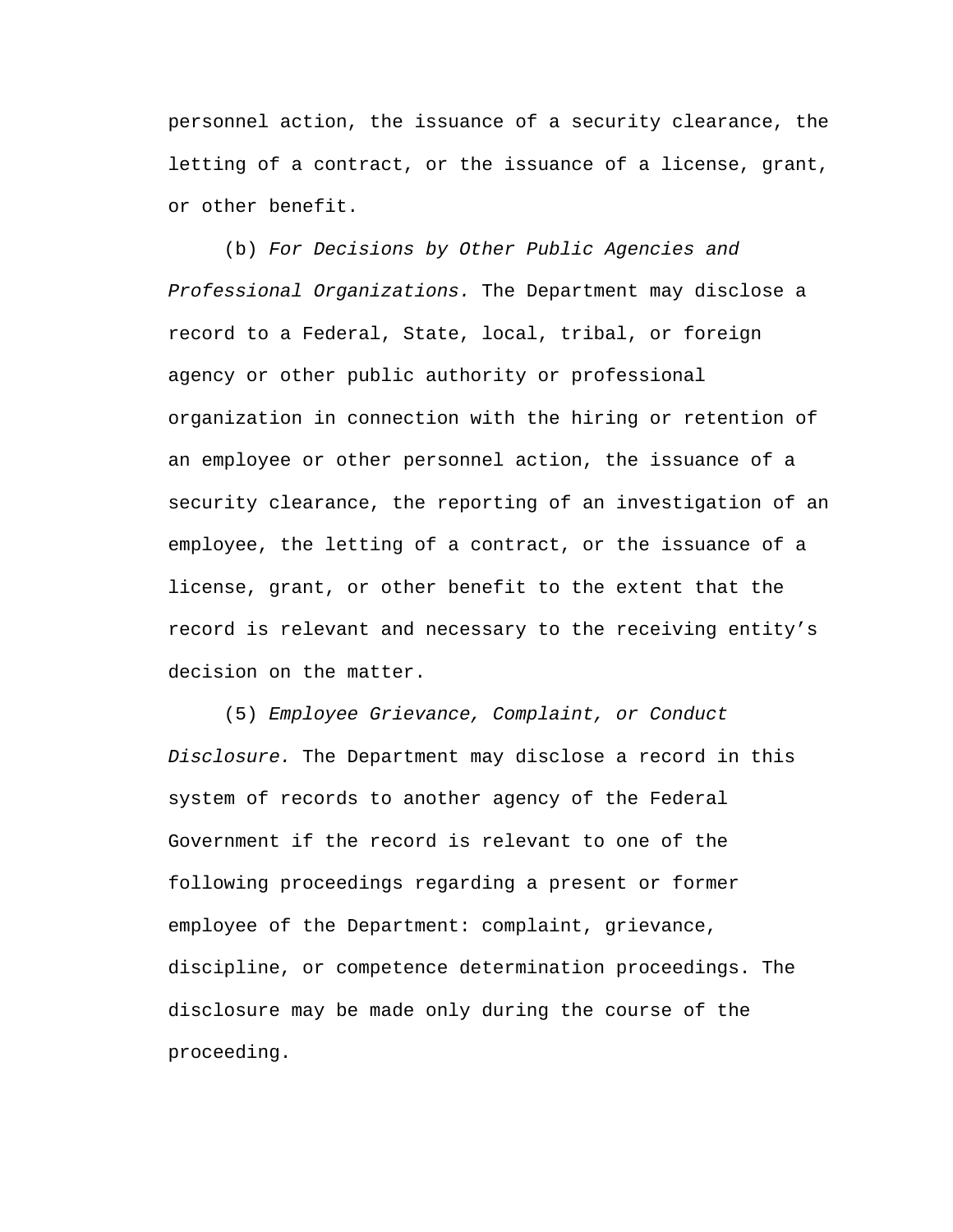(6) *Freedom of Information Act (FOIA) Advice Disclosure.* The Department may disclose records to the DOJ and the OMB if the Department concludes that disclosure is desirable or necessary in determining whether particular records are required to be disclosed under the FOIA.

(7) *Disclosure to the DOJ.* The Department may disclose records to the DOJ to the extent necessary for obtaining DOJ advice on any matter relevant to an audit, inspection, or other inquiry related to the program covered by this system.

(8) *Contract Disclosure.* If the Department contracts with an entity for the purposes of performing any function that requires disclosure of records in this system to employees of the contractor, the Department may disclose the records to those employees. Before entering into such a contract, the Department shall require the contractor to maintain Privacy Act safeguards as required under 5 U.S.C. 552a(m) with respect to the records in the system.

(9) *Congressional Member Disclosure.* The Department may disclose information to a Member of Congress from the record of an individual in response to an inquiry from the Member made at the written request of that individual. The Member's right to the information is no greater than the right of the individual who requested it.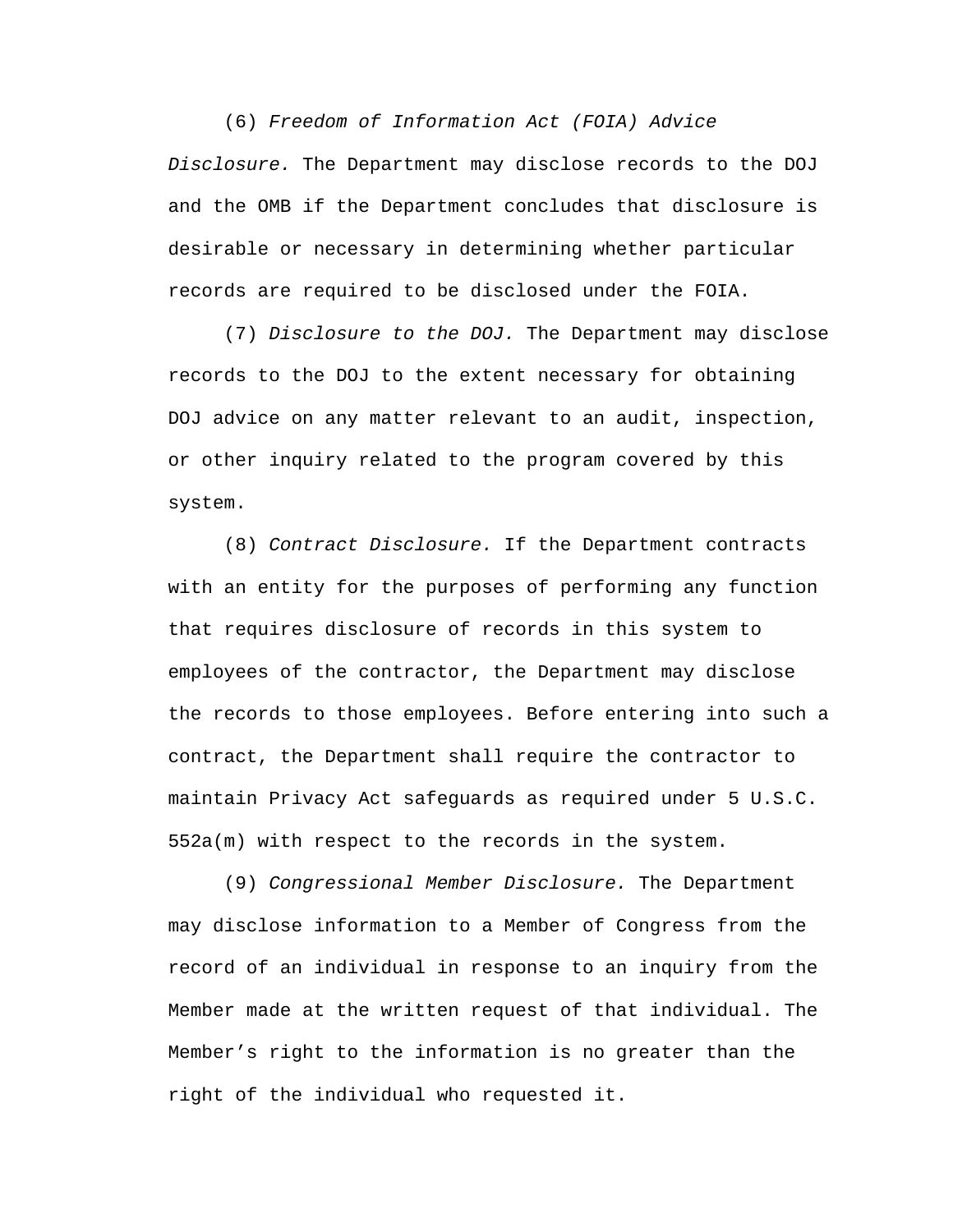(10) *Routine Programmatic Purposes.* The Department may disclose records from this system of records in order to promote the selection and recognition of students and the visibility of the program. In order to honor participants and finalists (Scholars) pursuant to programmatic requirements, disclosures of records from this system will be made to the following entities for the purposes specified:

(a) *Disclosures to the Review Committee and the Commission on Presidential Scholars.* The program will provide copies of each candidate's complete application package to members of the program's review committee for selection of semifinalists and complete copies of each semifinalist's application package to the Commission on Presidential Scholars (Commission) for selection of the Scholars and for in-state recognition ceremonies held for semifinalists and Scholars.

(b) *Disclosures to the General Public Announcing the Program's Candidates, Semifinalists, and Scholars.* The program will provide the name, State, town, and school name of each candidate, semifinalist, and Scholar on the Presidential Scholars Program section of the Department's Web site.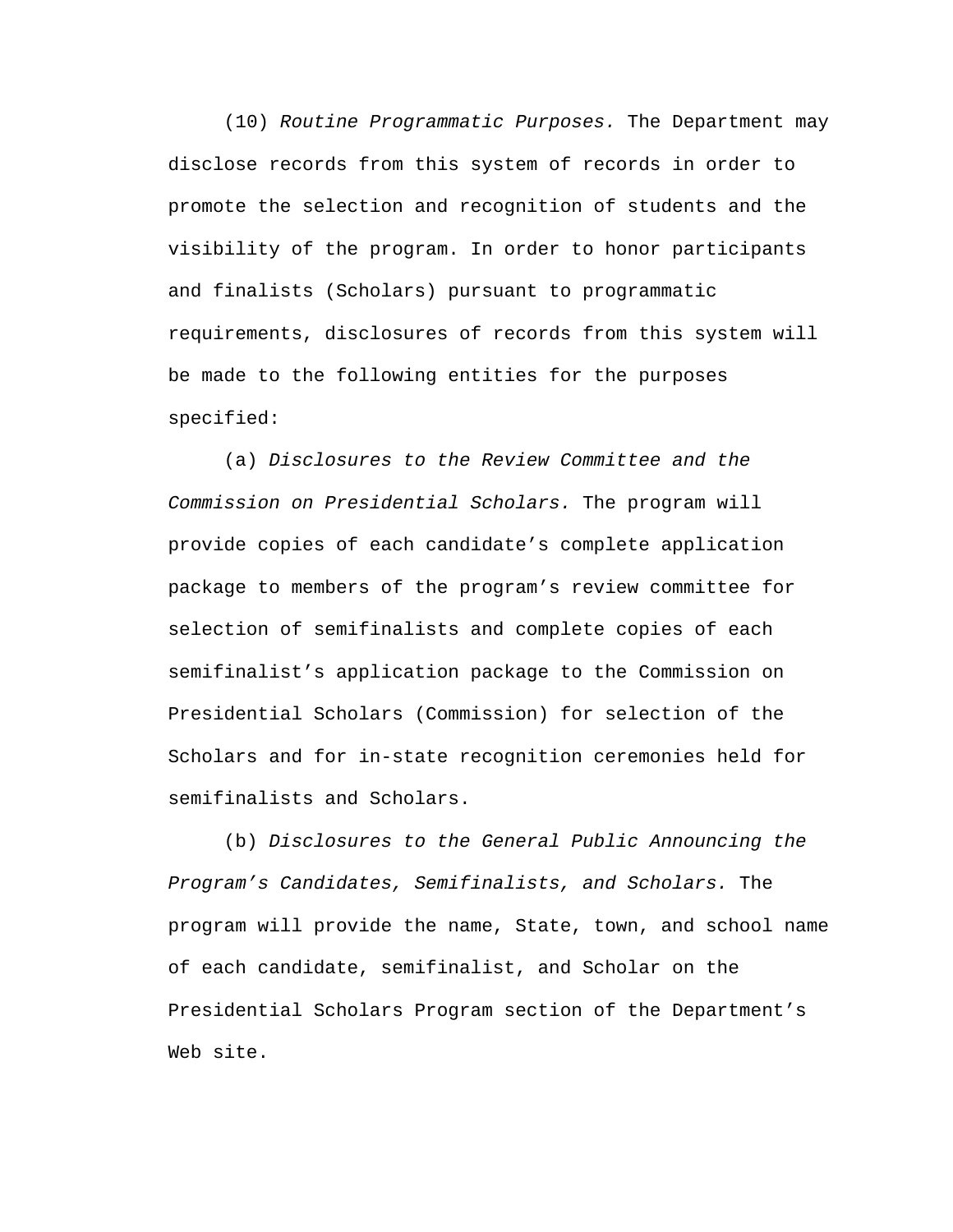(c) *Disclosures to the General Public of the Annual Presidential Scholars Yearbook.* For recognition purposes as well as informational and, on rare occasions, research requests, the program will provide copies of the Presidential Scholars Yearbook, which includes student photos, names, school, city, State, college of choice, and student-written essays, to Scholars, families, teachers, Commissioners, sponsors, potential candidates, researchers, and other interested parties. Due to limited numbers, copies are provided first to program participants and, if additional copies remain, in response to other inquiries.

(d) *Disclosures to Contractors for Production of Program Recognition Materials and the Presidential Scholars Yearbook.* The program will provide records to contractors for the printing of certificates, the engraving of Scholar medallions, and the printing of the Presidential Scholars Yearbook. The Executive order states that Scholars are to receive medallions, and occasionally the Administration wishes to provide certificates signed by the President.

(e) *Disclosures to Contractors and College-age Interns to Arrange Scholar Accommodations, Transportation, and Other Services.* The program may provide records to area vendors in preparation for the program's "National Recognition Week," held annually in Washington, DC, each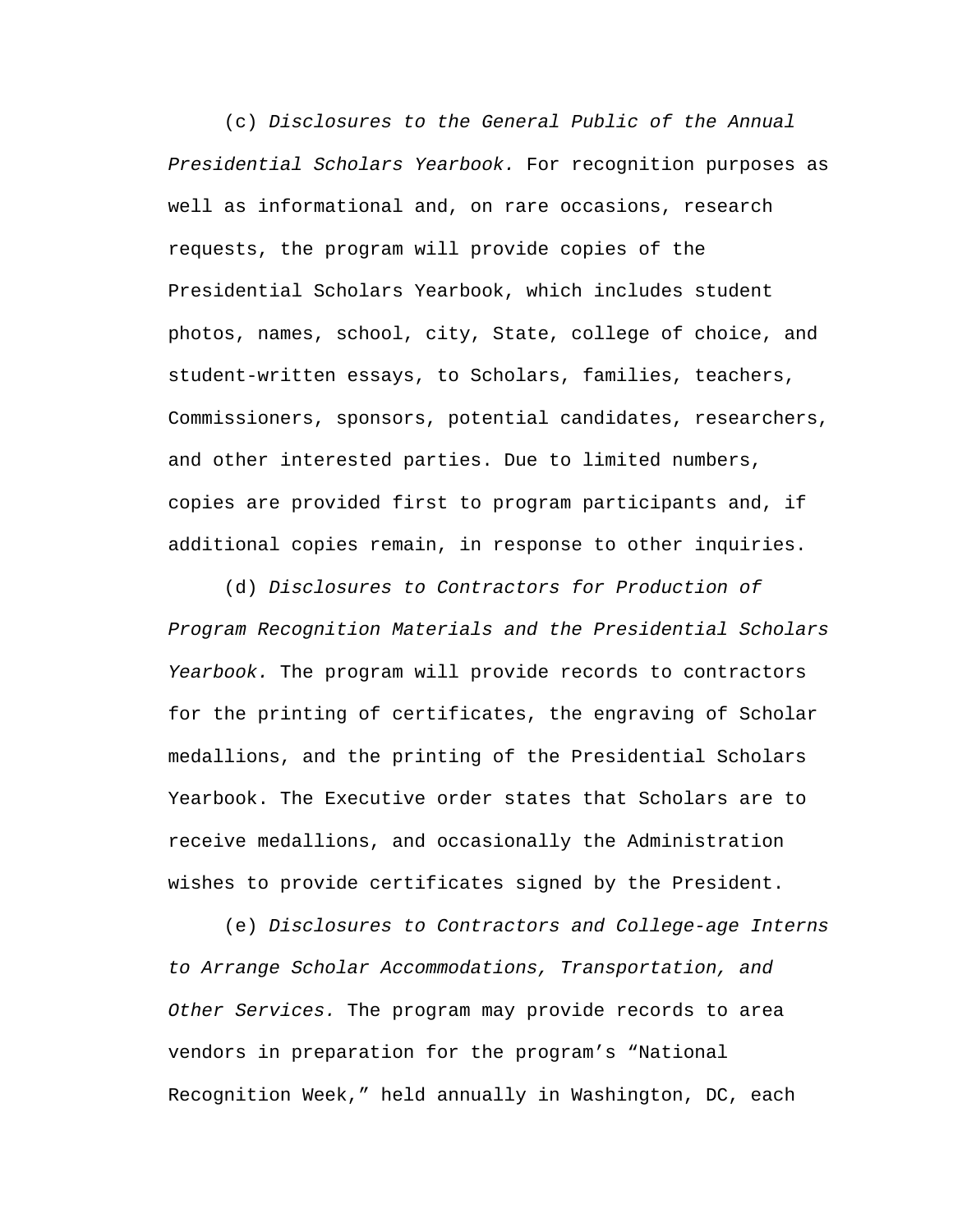June. During that week, Scholars travel to the Nation's Capital at the program's expense to participate in educational and celebratory activities. At the same time, former Scholars return to the program as "Advisors" to assist with the program during National Recognition Week. These Advisors also receive information relevant to the Scholars assigned to them.

(f) *Disclosures to National, State, and Local Media To Publicize the Scholars and Respond to Press Inquiries About Them.* Records are provided to national, State, and local media for the purpose of publicizing the Scholars and responding to press inquiries.

(g) *Disclosures to the White House and Federal Agencies for Briefings, Speechwriting, or To Obtain Security Clearances.* Records are provided to the White House and Federal agencies for the purpose of speechwriting and briefings for officials addressing the Scholars and guests at recognition events or for security clearances at events attended by Government officials or in buildings with limited access.

(h) *Disclosures to National, State, and Locally Elected Officials and Their Staff To Notify Them of Candidates, Semifinalists, and Scholars in their States or Districts and To Assist With Other Activities To Recognize*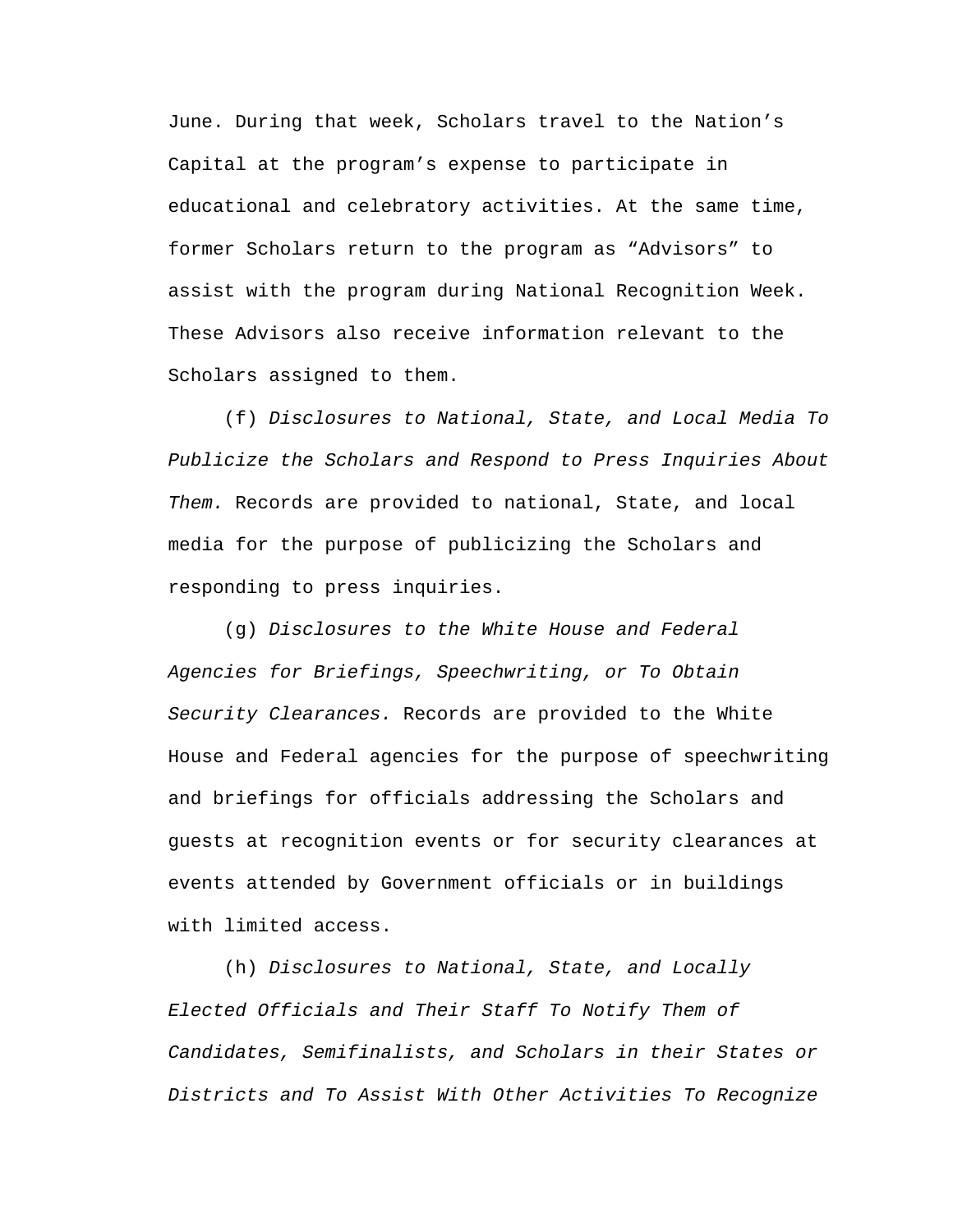*These Individuals.* Records are provided for the purpose of notifying elected officials of candidates, semifinalists, and Scholars in their States or districts and to assist with preparing congratulatory letters, certificates, and other honors or scheduling events or office visits in Washington, DC, or at home.

(i) *Disclosures to State and Local Education Officials To Notify Them of Candidates, Semifinalists, and Scholars in Their States, Districts, or Schools.* Records are provided to Chief State School Officers, Superintendents of school districts, principals, and guidance counselors for the purpose of notifying them of the candidates, semifinalists, and Scholars in their States, districts, or schools.

DISCLOSURE TO CONSUMER REPORTING AGENCIES:

Not applicable to this system of records. POLICIES AND PRACTICES FOR STORING, RETRIEVING, ACCESSING, RETAINING, AND DISPOSING OF RECORDS IN THE SYSTEM: STORAGE:

The records are maintained in hard copy filed in lockable standard filing cabinets; on access-controlled personal computers; and in a computer database maintained on the Department of Education's Network (EDNet).

### RETRIEVABILITY: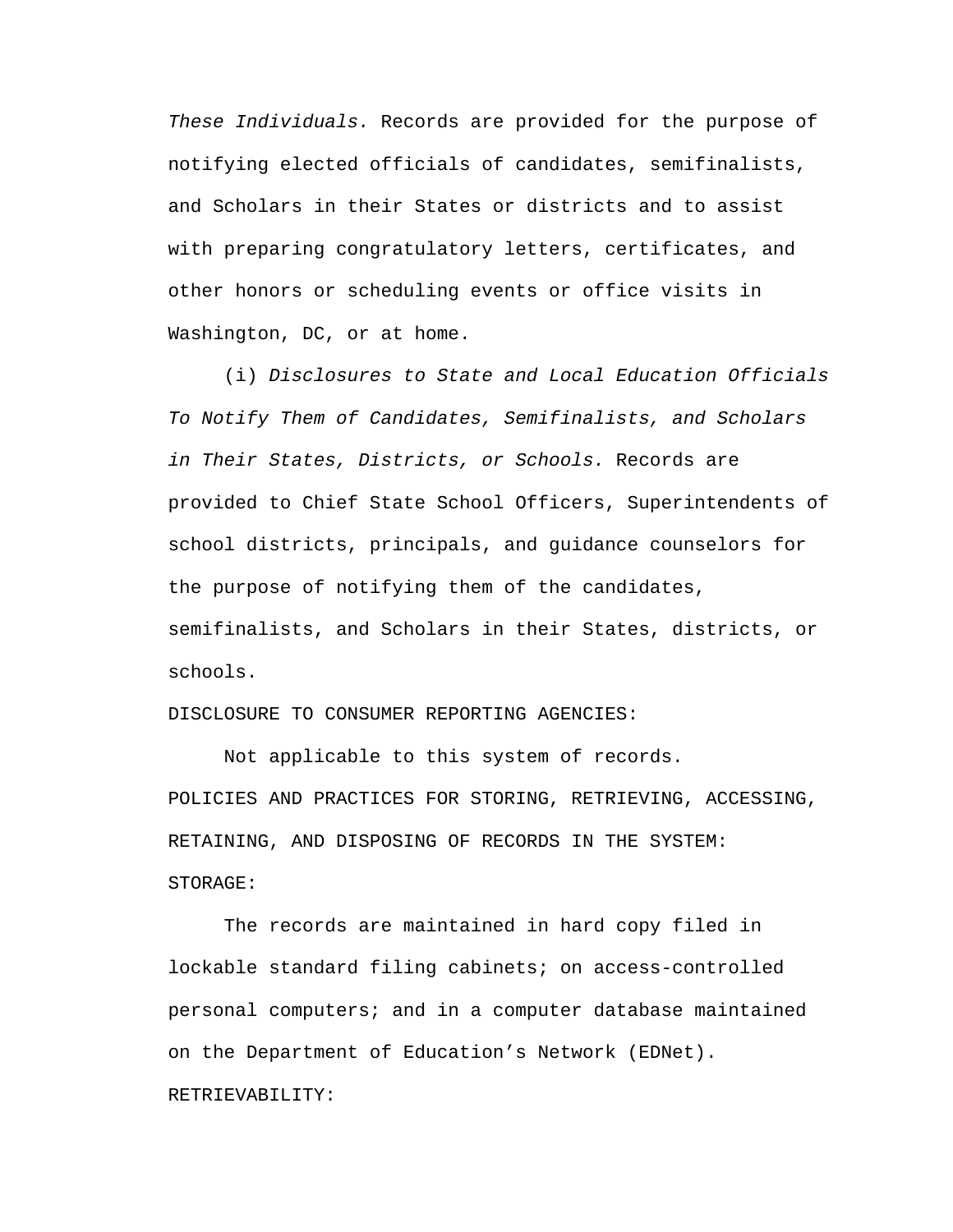The data are retrieved by name, Social Security number, State, high school, and year of selection. Various reports on multiple candidates, semifinalists, and Scholars can also be run.

### SAFEGUARDS:

All physical access to the Department of Education site where this system of records is maintained and the sites of the Department of Education's staff and contractors with access to the system is controlled and monitored by security personnel who check each individual entering the building for his or her employee or visitor badge.

The computer systems employed by the Department and its contractors offer a high degree of security against tampering and circumvention. These security systems limit data access to Department and contract personnel on a "need to know" basis and control individual users' ability to access and alter records within the system. All users of these systems are given a unique user ID, and interactions by individual users with the system are recorded. In accordance with the Privacy Act, all candidates or their legal guardians, if they are minors, must read a privacy advisory statement. Candidates or their legal guardians also must provide a signature affirming their candidacy and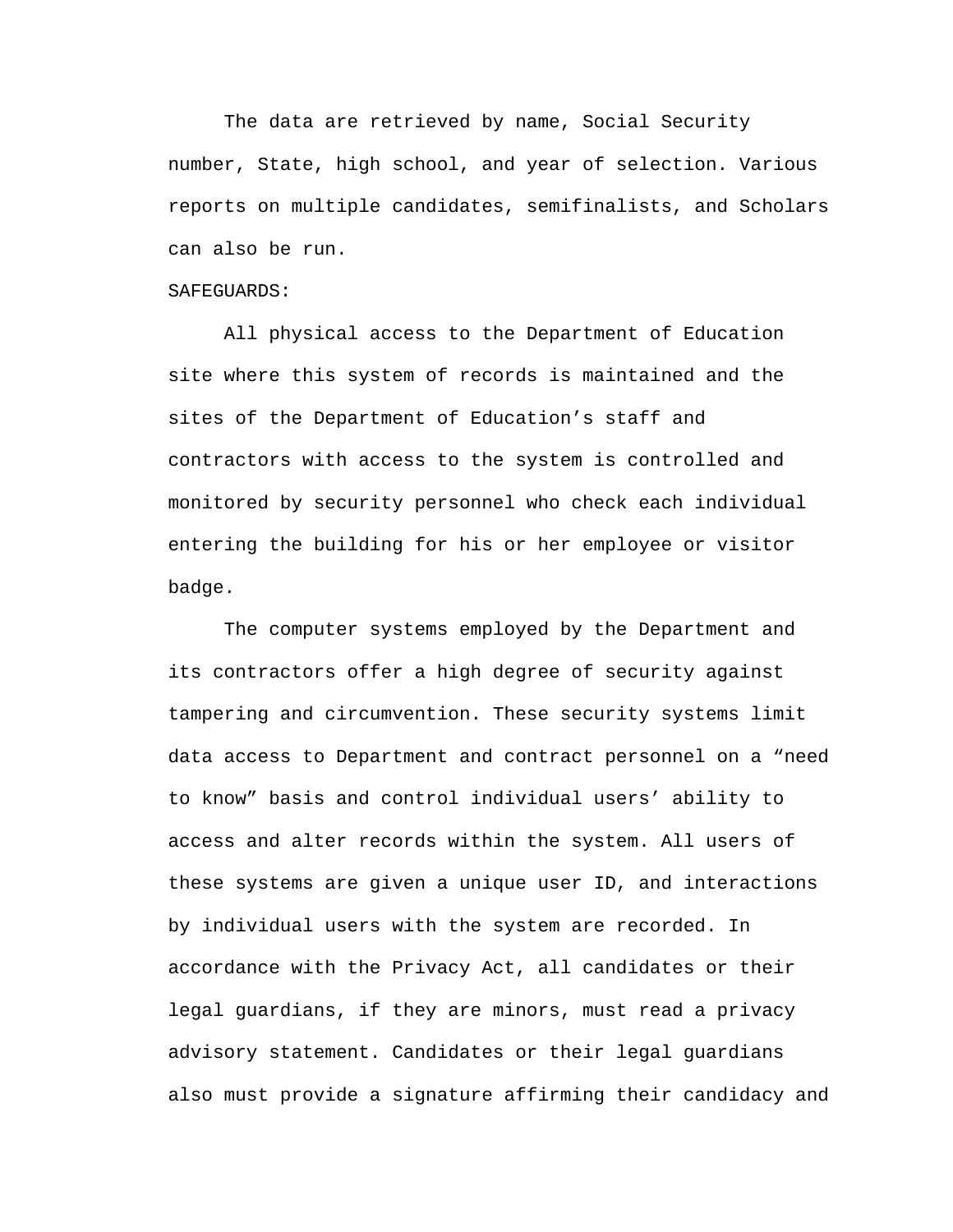authorizing the release of specific information in relation to the program. PSAonline will use assigned electronic identifications and passwords for these authorizations. Applicants or their legal guardians will sign the program's release form electronically. The program will issue unique user identifications and passwords to all system users (candidates, legal guardians, school staff, and principals) in their invitation packets. Users will access the system by entering their assigned user identifications and passwords, and the system will validate the user and his or her role (candidate, legal guardian, administrator) against the database. If invalid information is entered, an error message will be displayed, and access will be denied. Users may edit their passwords after they have logged in using the federally assigned user identifications and passwords. Access to various parts of the system and the application is restricted based on user role and level of authorization.

### RETENTION AND DISPOSAL:

Files are retained for four years in order to verify yearbook and alumni publications and to choose current Scholars as future Advisors to the Commission. In accordance with the Department of Education's Records Disposition Schedules (ED/RDS, Part 5,Item 6), both paper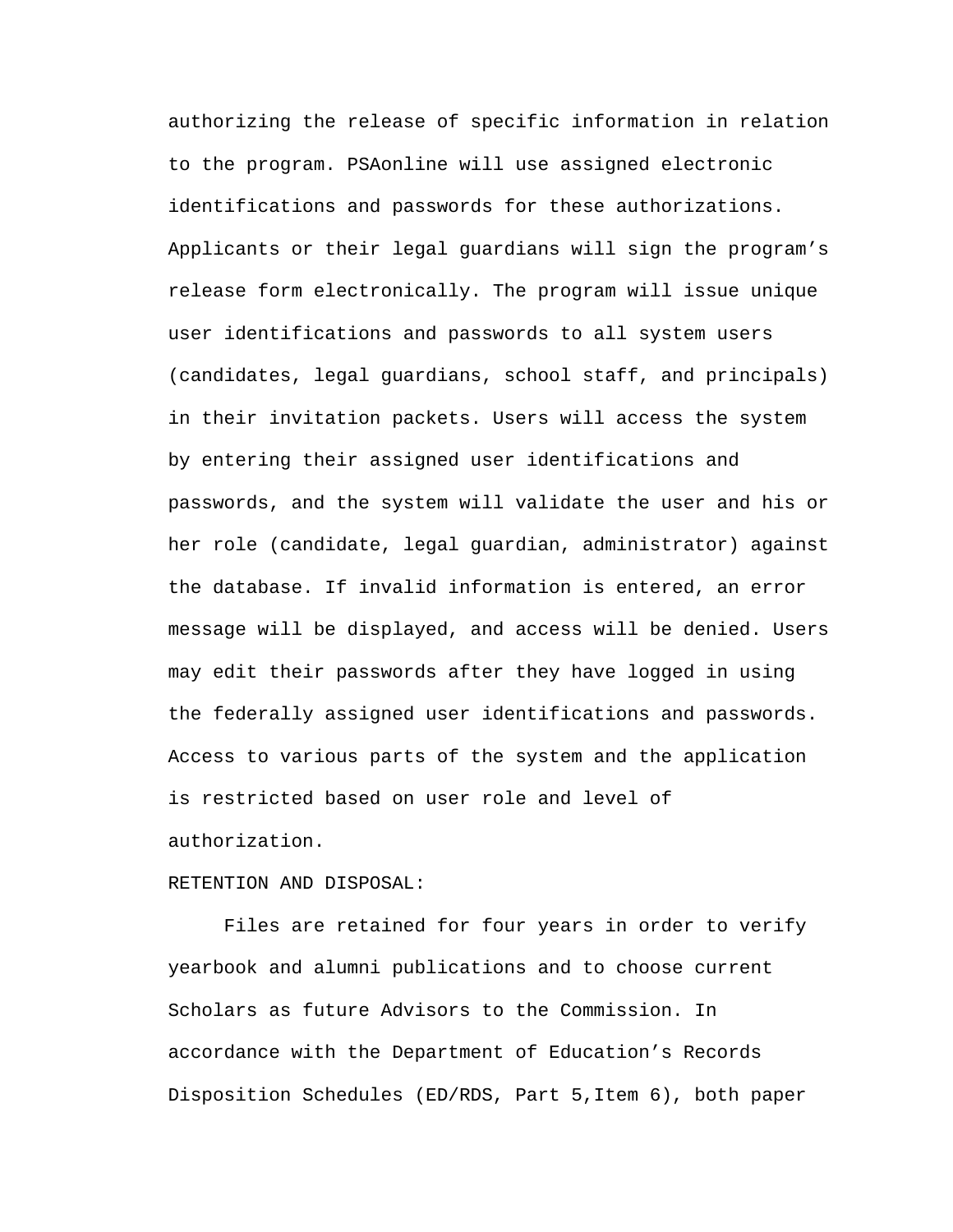and electronic files are destroyed in four-year blocks when the most recent record is four years old. SYSTEM MANAGER AND ADDRESS:

Executive Director, U.S. Presidential Scholars Program, Community Services, Partnerships and Recognition Programs Team, Office of Intergovernmental and Interagency Affairs, U.S. Department of Education, 400 Maryland Avenue, SW., Washington, DC 20202–3521.

## NOTIFICATION PROCEDURE:

If you wish to determine if you have a record in this system, provide the system manager with your name, date of birth, and Social Security number. Your request must meet the regulatory requirements of 34 CFR 5b.5, including proof of identity.

## RECORD ACCESS PROCEDURE:

If you wish to gain access to your record in this system, provide the system manager with your name, date of birth, and Social Security number. Your request must meet the regulatory requirements of 34 CFR 5b.5, including proof of identity.

# CONTESTING RECORD PROCEDURE:

If you wish to contest the content of a record, contact the system manager. Your request must meet the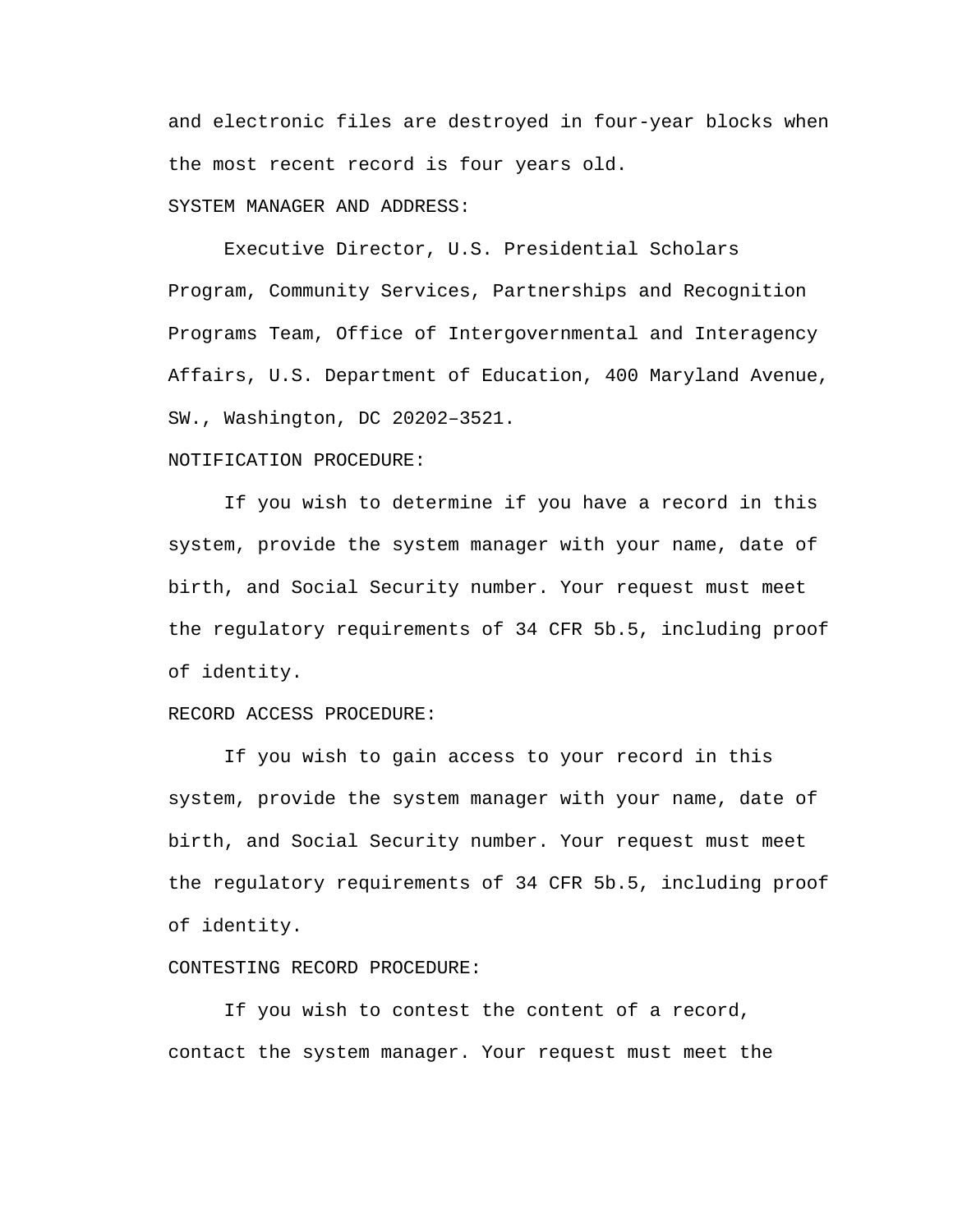regulatory requirements of 34 CFR 5b.7, including proof of identity.

RECORD SOURCE CATEGORIES:

Information is obtained from American College Testing and the College Board/Educational Testing Service, individual candidates, their legal guardians if they are minors, and school officials (principals, teachers, and guidance counselors) in public and private secondary institutions attended by the candidates. SYSTEMS EXEMPTED FROM CERTAIN PROVISIONS OF THE PRIVACY

ACT:

None.